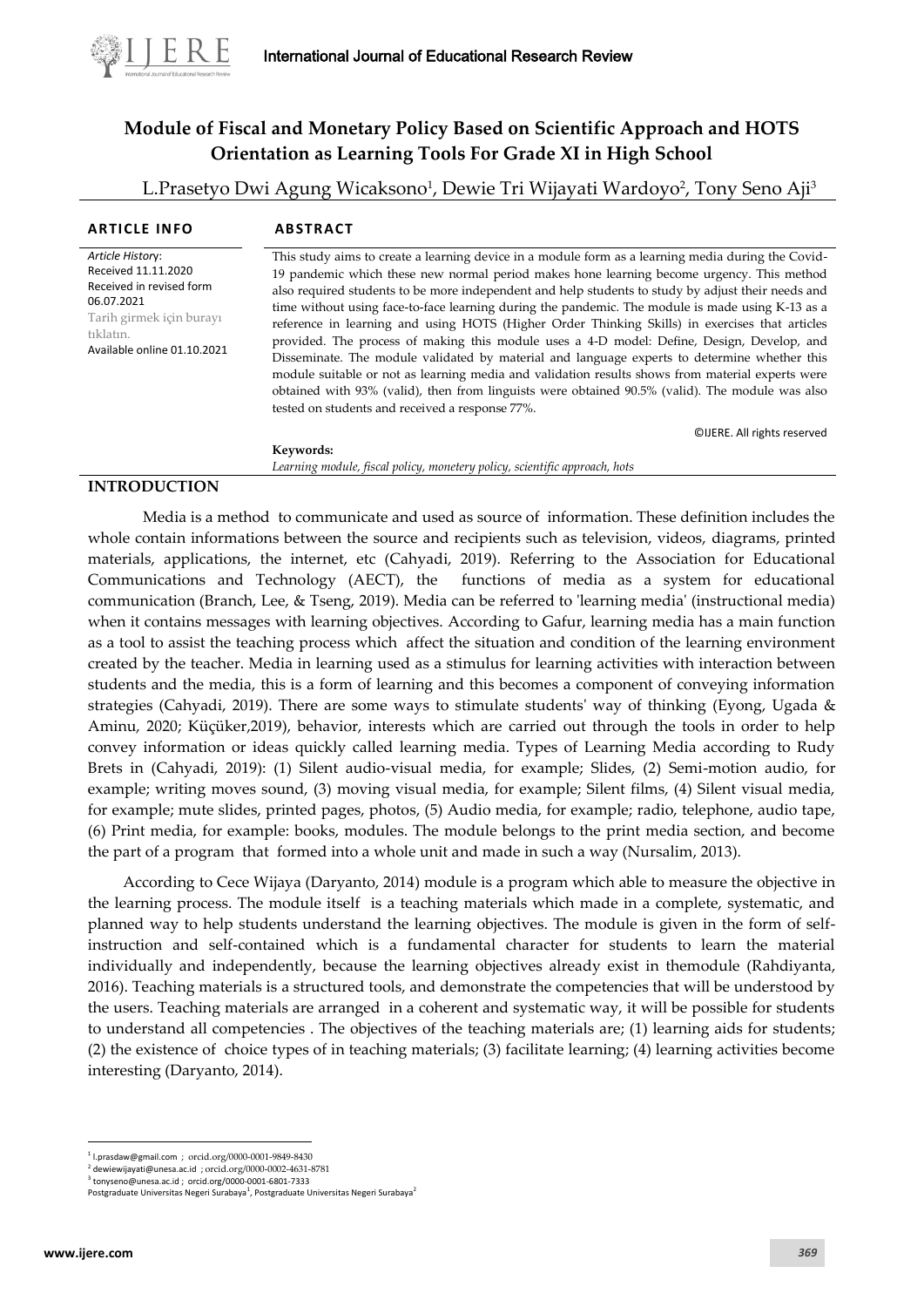According to Serevina et al. (2018) in his research, teaching material that used commonly is a module. Teaching materials are made to transfer learning messages from the teacher to their students in order to stimulate the thoughts, sense, interests and willingness of students to learn. While the module is part of the teaching materials in a printed form. One of learning principles with a scientific approach is using Student self concept. The scientific approach is the design of the learning process to construct concepts, laws or principles with several steps—observation (problem identification), stating the problem, making assumptions, collecting data, analyzing data, and providing conclusions and communicating concepts (Demir, Ayanoğlu & Vural, 2022;Hariyani,Ahmad & Marsitin, 2021). The purpose of the scientific approach is to provide understanding to recognize, understand the material with a scientific approach, undertstand that information come in several ways, anytime and does not depend on one source. Thus, learning is conditioned to make students seek information from various sources and make observations (Hosnan, 2014).

As a form of applying K-13, high-level thinking skills are needed by using a scientific approach. This high-level thinking ability is needed in 21st century education to facing global competition and interaction in the international community (Nurhasanah, Yurniwati, & Yarmi, 2018). Higher order thinking includes various abilities and other thinking processes, including analyzing, interpreting, making generalizations, creative thinking, critical thinking, problem solving, and decision making (Rajendran, 2010). Studying HOTS will also improve the individual's way of thinking; leads to the production of alternatives, ideas, actions, solutions, and designs. Therefore, students must learn and use HOTS to generate ideas so that they can complete their tasks more effectively (Heong et al., 2012). The emergence of new condition that makes the community adapts to Covid-19 pandemic which is called the new normal, by implementing health protocols and maintaining physical distance which has significant impact on the education sector, and formulates online class policy. Learning in the new normal era require students to be more independent. The module can be used in new normal situation as an alternative in process and connects learning activities, the module can be used regardless of geographic, socio-economic conditions, and community situations. The module is an alternative for regions that are required to carry out distance learning, but have limited facilities such as a poor internet network in an area, lack of understanding of technology, and not many mobile phone users. The module also has the same characteristics as the conditions needed today, called independent learning.The modules in this study are used as additional learning with the Basic Competencies of Fiscal Policy and Monetary Policy, the Module is oriented towards Higher Order Thinking Skills (HOTS) using a scientific approach, so the content of this module has the 5M method that is in a scientific approach and uses Higher Order Thinking Skills (HOTS) in their activities (Wicaksono, 2021).

Based on the description of the problems above, the research objectives are: (1) Making Fiscal and Monetary Policy Modules Based on Scientific Approach with Higher Order Thinking Skills (HOTS) Orientation; (2) Feasibility of Fiscal and Monetary Policy Module Based on Scientific Approach with Higher Order Thinking Skills (HOTS) Orientation.

#### **METHOD**

The method in this research is R&D, this method is used to produce the product and test its feasibility. The module using 4-D model (Trianto. 2015), with four stages: define, design, develop, and disseminate, which adapted into 4-P (in Indonesian language).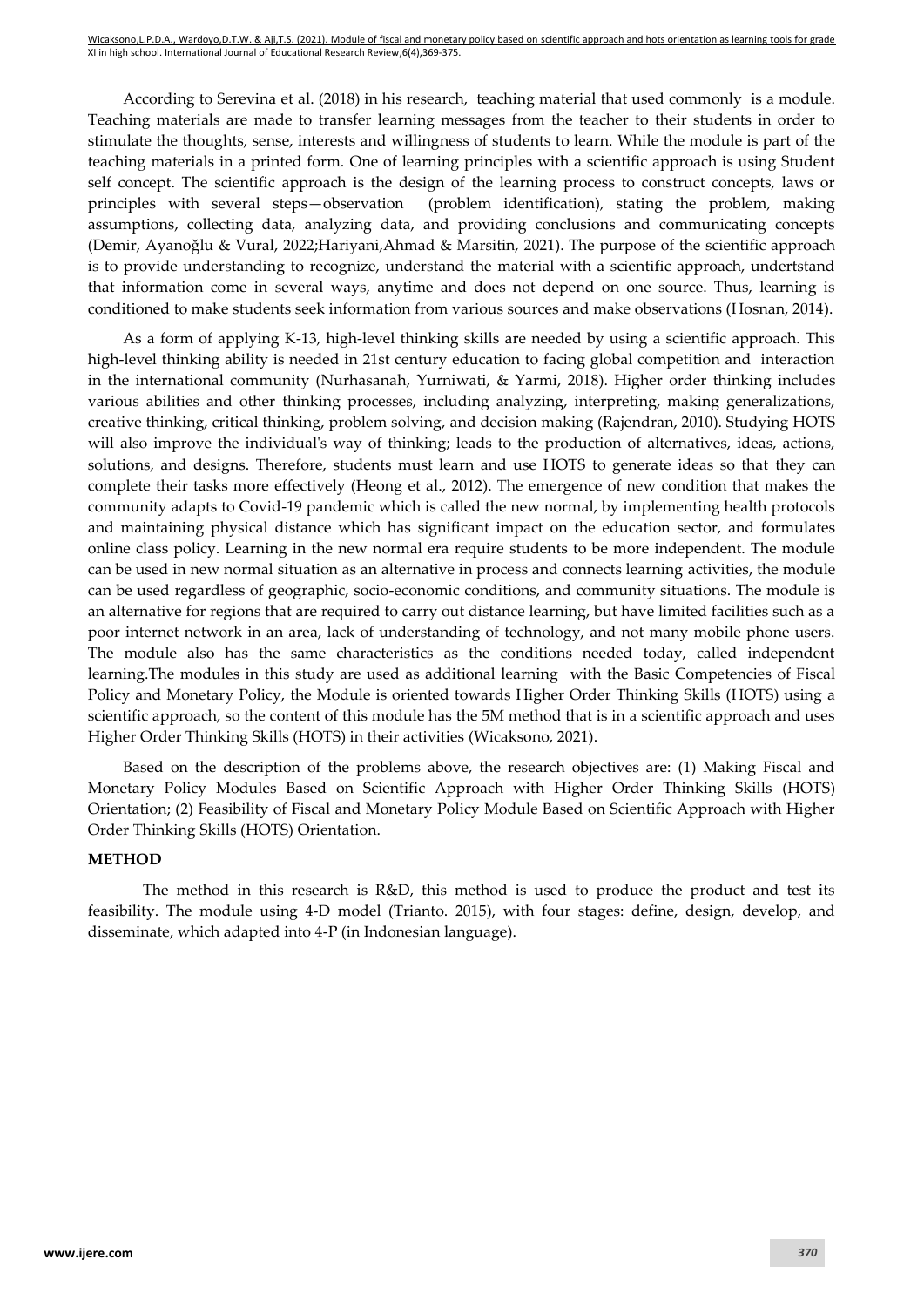

**Figure 1. 4D Model Thiagarajan ( Trianto, 2015)**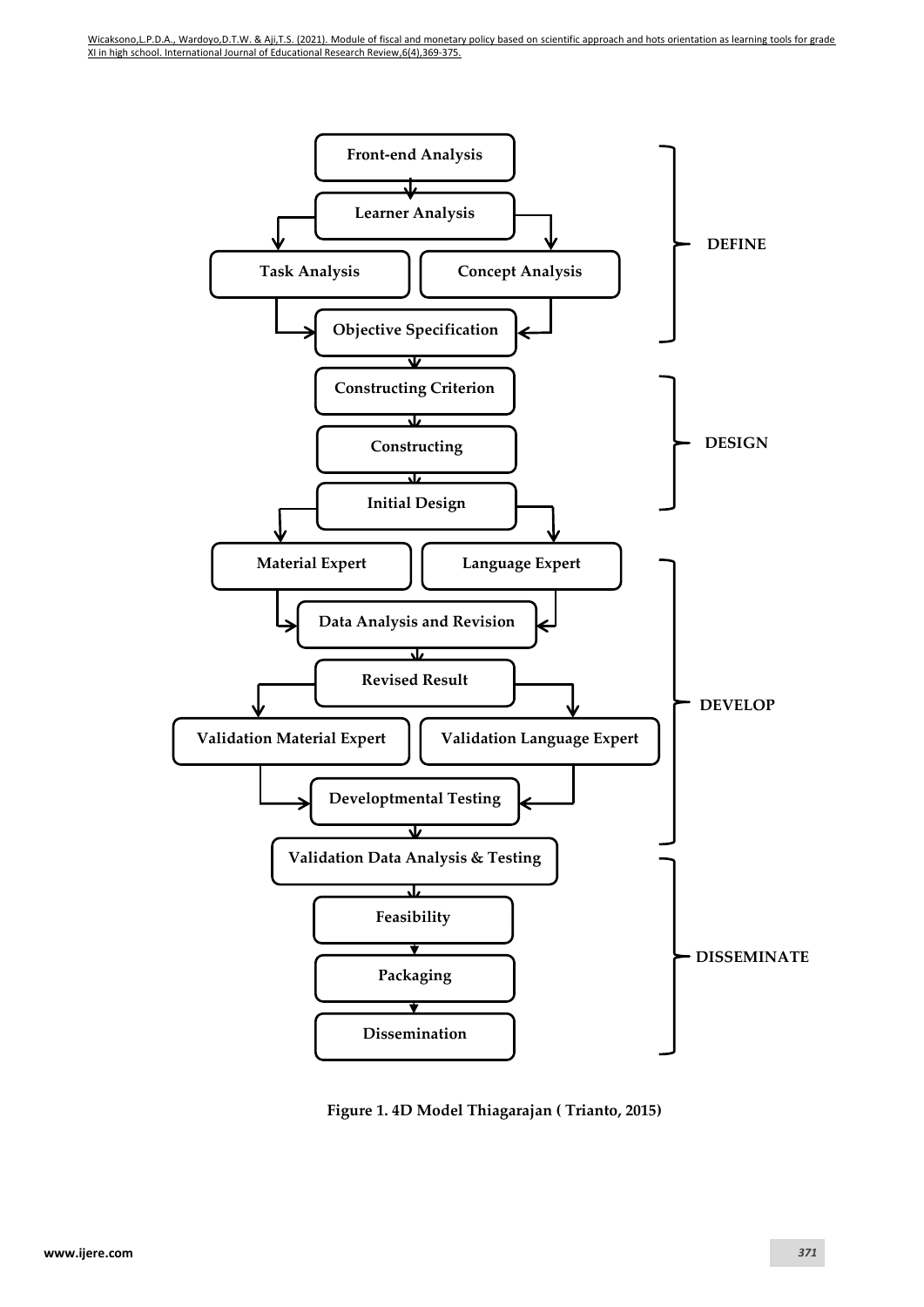Wicaksono,L.P.D.A., Wardoyo,D.T.W. & Aji,T.S. (2021). Module of fiscal and monetary policy based on scientific approach and hots orientation as learning tools for grade XI in high school. International Journal of Educational Research Review,6(4),369-375.

Design of the module consists of front cover, introduction, table of contents, introduction, materials, material sheets, learning activities and practice questions. The module components can be seen in the following table.

## **Table 1 The Module Component**

| <b>Module Component</b>                   | Content                                                                                                                      |  |  |  |
|-------------------------------------------|------------------------------------------------------------------------------------------------------------------------------|--|--|--|
| Preliminary                               |                                                                                                                              |  |  |  |
| Front cover                               | Module's title                                                                                                               |  |  |  |
| Prologue                                  | Writer's prologue                                                                                                            |  |  |  |
| Table of content                          | Page list                                                                                                                    |  |  |  |
| User instructions and Learning Objectives | Module instruction and learning objectives                                                                                   |  |  |  |
| <b>Main Content</b>                       |                                                                                                                              |  |  |  |
| Material sheet                            | Learning material of Fiscal and Monetary Policy                                                                              |  |  |  |
| Learning activities                       | Article (in each material) and Exercises in the end of<br>material (15 question of multiple choice, 5 questions<br>of essay) |  |  |  |
| Closing                                   |                                                                                                                              |  |  |  |
| Key Answer                                | Exercise's answer                                                                                                            |  |  |  |
| Assesment sheet                           | Evaluation sheet for exercises                                                                                               |  |  |  |
| Reference                                 | Module reference                                                                                                             |  |  |  |

Note: This table show the module structure

The subjects of this research are students of class XI which in age range of 16-17 years are taken randomly between male and female students from the IIS class of 20 students.

Data collection technique; (1) Validation sheets by a team of experts are assessed based on module validation sheets which include content feasibility, presentation feasibility, language feasibility, and graphic feasibility. The validation sheet is filled out by material experts and linguists. (2) Student response sheets are reviewed from several aspects, namely material, learning activities and module display tampilan

Data analysis using :

(1) Likert Scale for Material and Language Expert Validation

# **Table 2 Likert Scale Categorization**

| Score | Category  |
|-------|-----------|
|       | Very Good |
| З     | Good      |
| 2     | Poor      |
|       | Very Poor |

The score obtained is calculated by the percentage of eligibility with the following equation:

Percentage of Theoritical Eligibility=  $\frac{\text{Score}}{\text{Maximum Score}}$  x 100%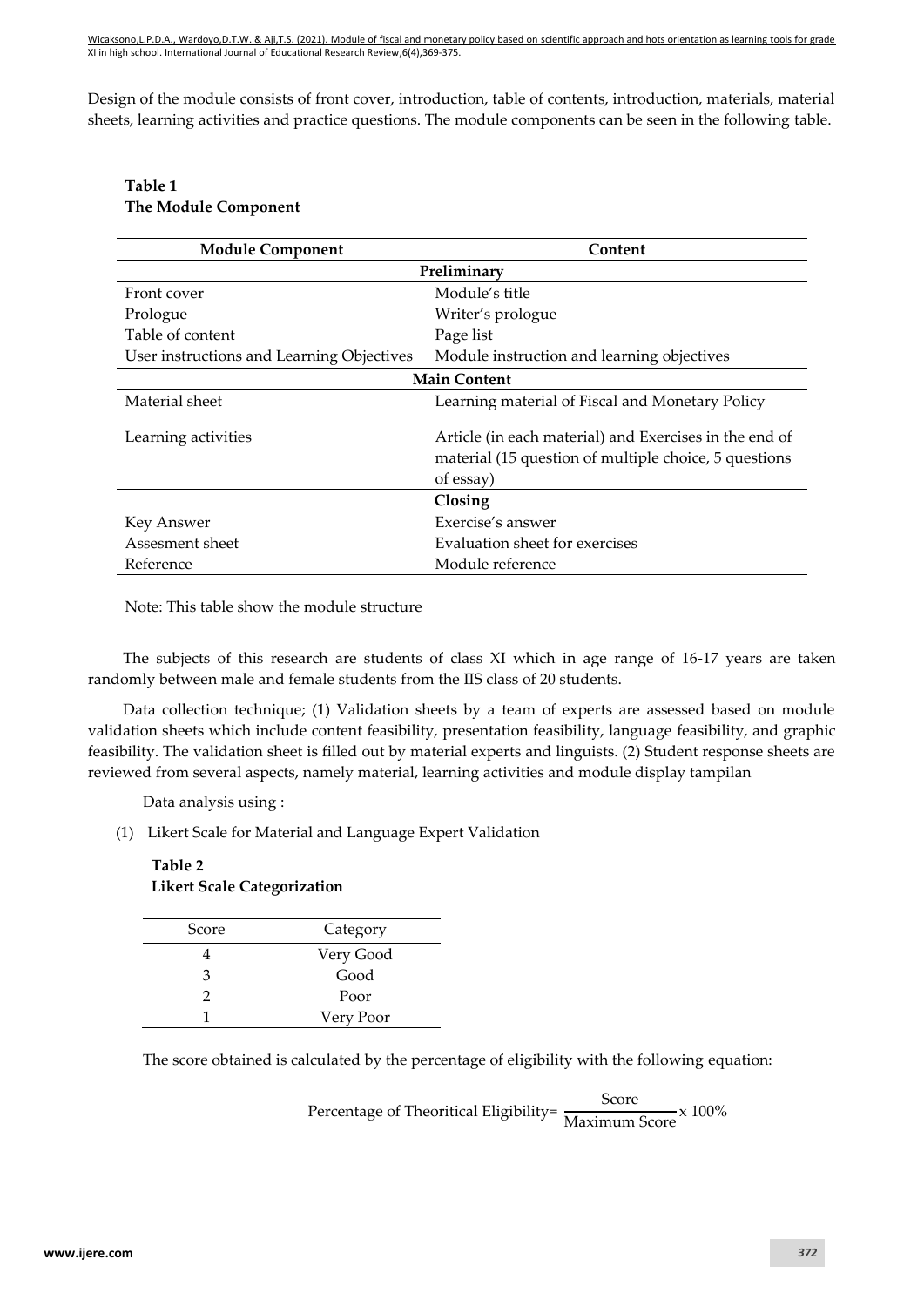Wicaksono,L.P.D.A., Wardoyo,D.T.W. & Aji,T.S. (2021). Module of fiscal and monetary policy based on scientific approach and hots orientation as learning tools for grade XI in high school. International Journal of Educational Research Review,6(4),369-375.

(2) Guttman Scale for Student Response

| Table 3<br>Guttman Scale |        |  |
|--------------------------|--------|--|
| Answer                   | Score  |  |
| Yes<br>Nο                | 1<br>0 |  |

The answer is presented with the following formula.

Percentage of Student Response=  $\frac{\text{Score}}{\text{Maximum Score}}$  x 100%

| Student respon Scale: 0%-20% |               | Poor      |
|------------------------------|---------------|-----------|
|                              | $21\% - 40\%$ | Weak      |
|                              | $41\% - 60\%$ | Good      |
|                              | 61%-80%       | Very Good |
|                              | 81%-100%      | Excellent |

#### **RESULT**

The module using a 4-D model which has 4 main stages in its process: Define, Design, Development, and Disseminate stages.

#### Define

The subjects (school) still using K-13 as a reference, which are not limited from majors so can be used independently. Students are more interested in reading materials that have prominent designs or pictures to make it easier to understand. There are 2 (two) types of activities in this module; (1) Articles, assignments by reading, concluding, and discussing a problem that exists in reading materials based on the thoughts of students; (2) Practice questions, working on practice questions in the module in general with multiple choice questions and descriptions at the end of the material.

#### Design

The module is structured with a framework consisting of a front cover, preface, table of contents, User instructions, learning objectives, cover for each change of material, material for learning activities, bibliography and closing and answer keys and final cover. The preparation of the material is arranged systematically by taking the main points of the material; Definition, roles, objectives and instruments in each material. The module is focused on existing articles and practice questions to improve the way of thinking through the problems contained in the article by using the students' own analytical skills, then it can be developed with a discussion conducted between students who have different arguments, and how do they defend their argument by looking at various points of view on a problem.

#### Develop

Development and improvement of the initial product by including suggestions from validators to create modules.

#### Feasibility of Module.

Based on the result's analysis, the final results of the module have been revised by experts and show the feasibility of field trials with the following interpretation:

| $0\% - 20\%$  | Not feasbile  | $61\% - 80\%$ | Feasible      |
|---------------|---------------|---------------|---------------|
| $21\% - 40\%$ | Less feasible | 81%-100%      | Very feasible |
| $41\% - 60\%$ | Good          |               |               |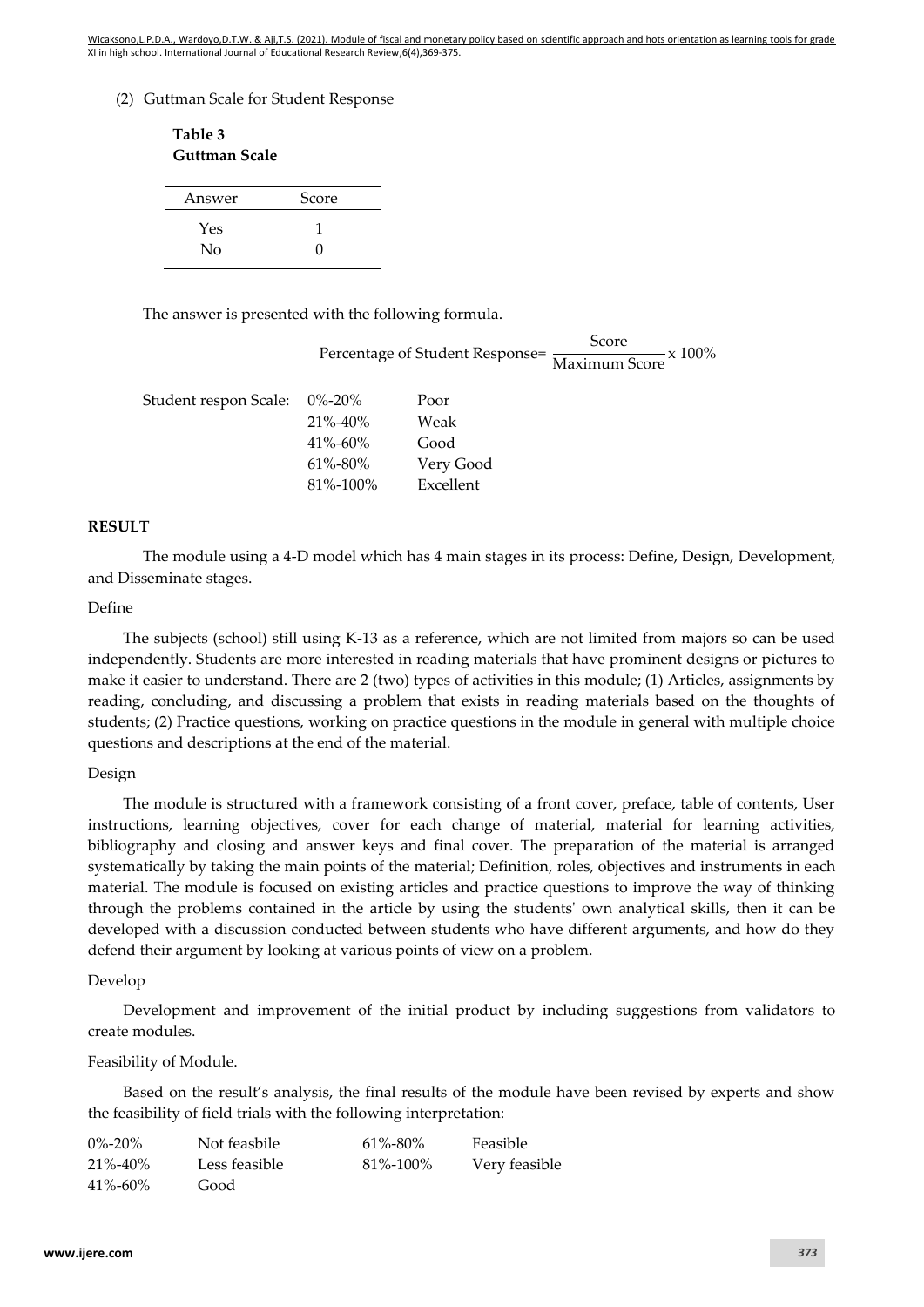The results of the Validation of Material Experts on the Feasibility Aspect of Content get 100% results, and the Feasibility Aspect of Presentation 88.3333335. The whole results of the Material Expert Validation get 93% results with very decent interpretations. The results of the Validation of Linguists on the Feasibility Aspect of the content get 71% and the Language Feasibility Aspect 100%. The results of the overall validation get 90.5% results with a very feasible interpretation. With this the total theoretical feasibility gain has a result of 90.9% with a very feasible interpretation

Student responses on the aspect of display got a score of 85.8%, on the aspect of presentation of the material got a score of 76%, and on the Aspect of Benefits 67.5%. The results of student responses scored 77% with proper interpretation.

### **CONCLUSION**

Based on the discussion data that has been obtained during the research process and product testing of the Fiscal Policy and Monetary Policy Module based on a Scientific Approach with a Higher Order Thinking Skills (HOTS) Orientation as a Learning Tool for Class XI SMA, the conclusions are: A media has been produced in the form of a module with KD Fiscal and Monetary Policy in Senior High School. The resulting module has been developed with suggestions from material and language experts, and the module has been validated by material experts and linguists so that the module can be used properly. The media product in the form of this module is a tool in the strategy of delivering material that can be used as an addition to student learning during the pandemic to reduce the spread of Covid-19.

#### **REFERENCES**

- Branch, R., Lee, H., & Tseng, S. (2019). *Educational media and technology yearbook.* Switzerland*,* Springer*.* ISBN 978-3-030-27986-8. Doi:10.1007/978-3-030-27986-8
- Cahyadi, A. (2019). *Pengembangan media dan sumber belajar: Teori dan prosedur*. Serang, Indonesia. Laksita Indonesia
- Daryanto. (2014). *Pembelajaran pendekatan saintifik kurikulum 2013*. Yogyakarta, Indonesia. Gava Media.
- Demir,T., Ayanoğlu,Ç. & Vural,Ö.F. (2022). Factors affecting vocational goal setting: a study on vocational high school students. *The Universal Academic Research Journal,4*(1),1-9.
- Eyong,E,I., Ugada,C. & Aminu,A. (2020). Indicators of improved achievement of students' in mathematics. *The Universal Academic Research Journal,2*(1), 29-37.
- Hariyani,S. Ahmad,N.J.&Marsitin,R. (2021). Mathematics teaching practicum for junior high school in a different culture-based situation*. The Universal Academic Research Journal,3(*2),77-86.
- Heong, Y. M., Yunos, J. Md., Othman, W., Hassan, R., Kiong, T.T., & Mohamad, M.M. (2012). The need analysis of learning Higher Order Thinking Skills for Generating ideas*. Social and Behavioral Sciences*, *59, 197-203*. Doi:10.1016/j.sbspro.2012.09.265
- Hosnan, M. (2014). *Pendekatan saintifik dan kontekstual dalam pembelajaran abad 21 Kunci sukses implementasi kurikulum 2013*. Bogor, Indonesia. Ghalı Indonesıa
- Küçüker, M. S . (2019). The views of the teachers working in vocational high schools about lifelong learning. *The Universal Academic Research Journal,1*(1),11-26.
- Nurhasanah, N., Yurniwati., & Yarmi, G. (2018). Workshop pengembangan higher order thinking skill (hots) melalui penerapan pendekatan saintifik dalam pembelajaran di SDN Beji 1 Depok Jawa Barat. *Prosiding Seminar dan Diskusi Nasional Pendidikan Dasar*. *ISSN:2526-5564*. <http://journal.unj.ac.id/unj/index.php/psdpd/article/view/10200>